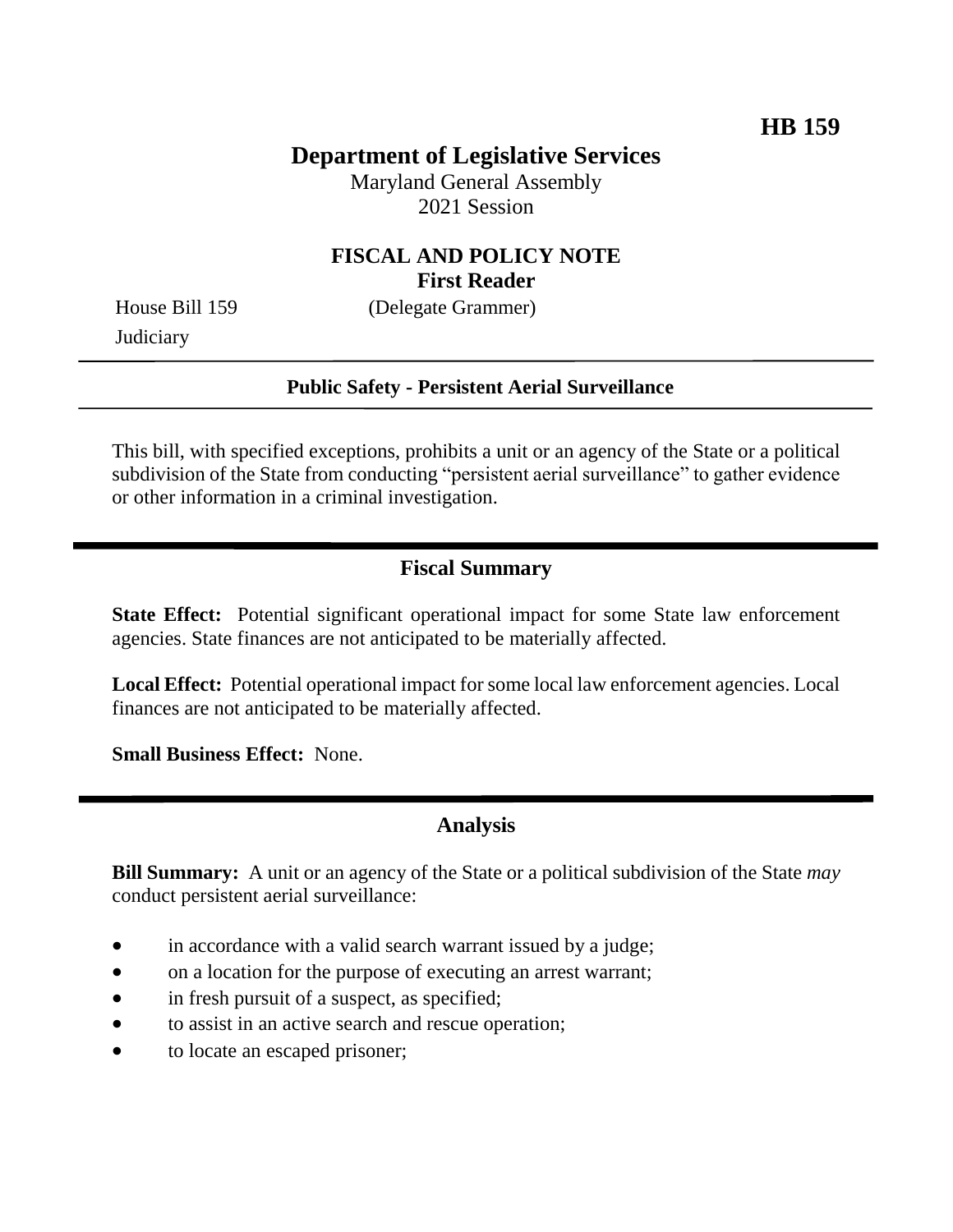- if a law enforcement officer reasonably believes that the use of aircraft is necessary to prevent imminent serious bodily harm to an individual or to prevent imminent destruction of evidence; or
- if the U.S. Secretary of Homeland Security determines that credible intelligence indicates that there is a high risk of terrorist attack by a specific individual or organization, to counter such a risk.

"Persistent aerial surveillance" means the use of aircraft to record video or a concurrent series of images or pictures that when viewed in aggregate depict a person's actions over time.

**Current Law:** The Fourth Amendment to the U.S. Constitution protects individuals from unreasonable searches and seizures by the government and has been interpreted to create a right of privacy. The reasonableness of a governmental search often depends on the reasonableness of the expectation of privacy on the part of the person subject to the search, the location of the search, and the breadth of information gathered.

Generally, U.S. Supreme Court decisions have held a warrantless search of an individual's home to be unreasonable, with certain clearly delineated exceptions. However, courts have also held that the Fourth Amendment does not protect individuals from searches that take place in "open fields" because it is unreasonable for a person to have an expectation of privacy over activities that take place in such areas. Technological advances have made traditional legal standards that were often location based difficult to apply, and courts and lawmakers have increasingly had to grapple with the threshold question of whether information gathered through emerging technology constitutes a search at all.

**State Fiscal Effect:** While not expected to result in a fiscal impact, the bill results in potentially significant operational impacts for several State agencies with law enforcement units. The Natural Resources Police (NRP) within the Department of Natural Resources advises that the bill prohibits aerial video documentation of violations such as oyster sanctuary or gear prohibitions, nighttime deer hunting, and unsafe boat operations. While NRP would still be able to use human observers in NRP aircraft to provide eyewitness testimony, video is often the best evidence that can be provided, especially to judges, juries, and prosecutors who are unfamiliar with natural resources law or regulations and the methods used by persons to commit such violations. In addition, the Department of Public Safety and Correctional Services advises that it regularly uses aerial surveillance to monitor activities of inmates and visitors in correctional facilities, which may not fall within any of the exceptions provided under the bill but could result in criminal charges.